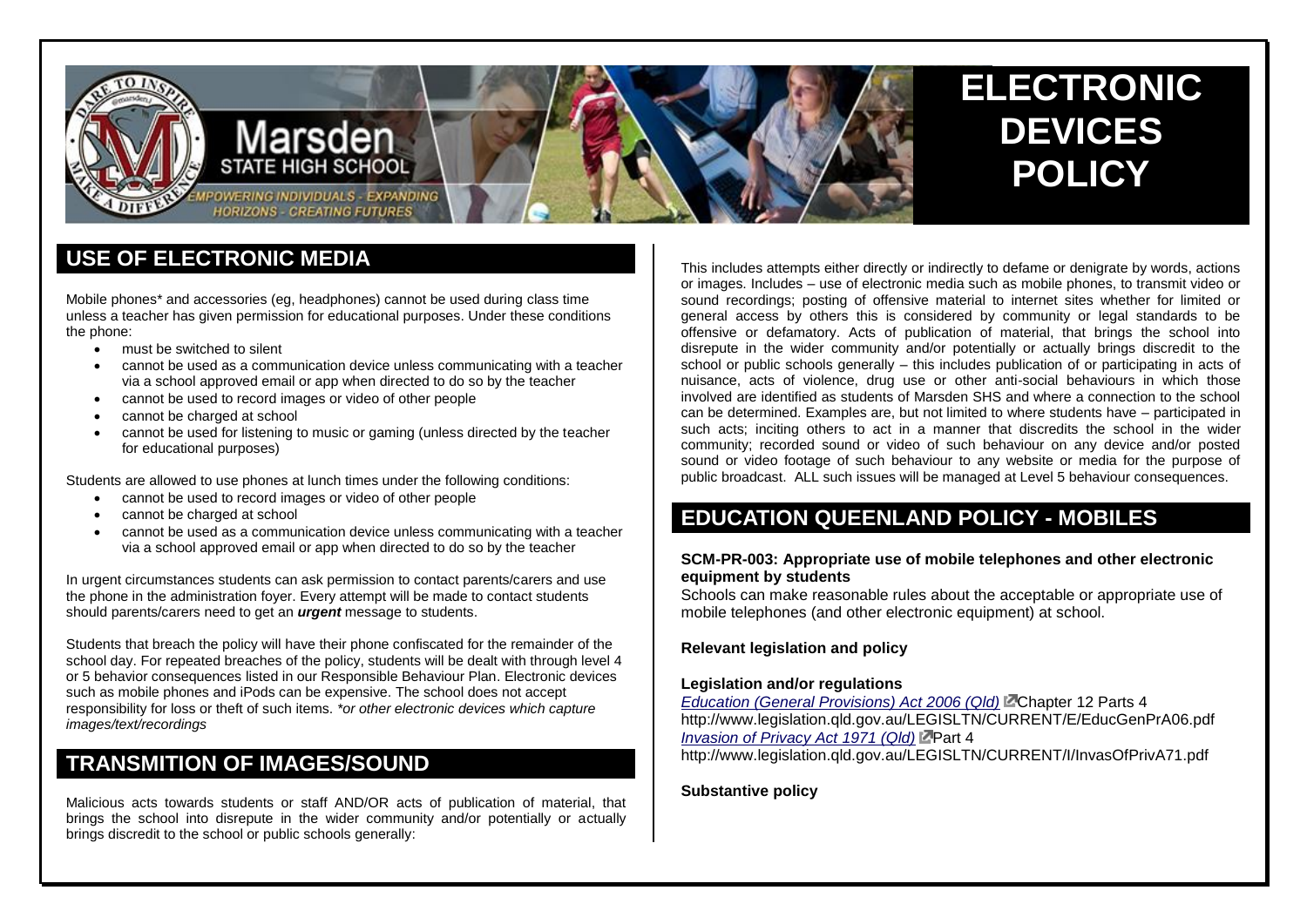## *[The Code of School Behaviour](http://education.qld.gov.au/publication/production/reports/pdfs/code-school-behaviour-a4.pdf)*

http://education.qld.gov.au/publication/production/reports/pdfs/code-schoolbehaviour-a4.pdf

### **Related procedures**

*[ICT-PR-004: Using the Department's Corporate ICT Network](http://education.qld.gov.au/strategic/eppr/ict/ictpr004/)* /strategic/eppr/ict/ictpr004/ *[SMS-PR-021: Safe, Supportive and a Disciplined School Environment](http://education.qld.gov.au/strategic/eppr/students/smspr021/)* /strategic/eppr/students/smspr021/ *[SMS-PR-027: Enrolment in State Primary, Secondary and Special Schools](http://education.qld.gov.au/strategic/eppr/students/smspr027/)* /strategic/eppr/students/smspr027/

### **Statement of intent**

In making reasonable rules about what students can and cannot bring to school, schools can ban anything which is illegal, dangerous or is likely to cause disruption or harm to the smooth running of the school and the education of other students. The use of mobile phones and other electronic equipment (including those with Bluetooth functionality) by students at school, if unmonitored, can become disruptive.

Mobile phones and electronic devices, particularly those with the capacity to record images/footage can be appropriately incorporated into the learning program. However, except in times of genuine emergency or if the use is a sanctioned part of the educational program, mobile phone and other personal electronic devices (including those with Bluetooth functionality) should be restricted. This includes but is not limited to, games devices (e.g. PSPs, Gameboys) laptop computers, PDAs, cameras and/or voice recording devices (whether or not integrated with a mobile phone or MP3 player), mobile phones, iPods and devices of a similar nature.

When Principals become aware that these devices have been used to capture and distribute images of violence, malice, etc. and the images have been uploaded to a website, where possible, appropriate disciplinary action should be undertaken in accordance with the school's disciplinary policy. Additionally, steps should be taken to seek removal of the material from the website. Where footage or images have been distributed electronically, via Bluetooth functionality or in hard copy, school Principals, once aware and where possible, should seek to stop distribution.

Mobile phones and other electronic equipment are used at their owners' risk. No liability will be accepted by the school or college in the event of loss, theft or damage to any device unless it can be established that the loss, theft or damage resulted from the department's negligence.

## **Responsibilities**

## **Regional Executive Directors:**

- provide direction and resolution to emergency incidents raised by Principals or their delegate
- seek advice from Information Management Services Branch and the Legal and Administrative Law Branch on the removal of inappropriate images/footage from websites where contact details are not explicitly available.

## **Executive Director, Information Management Services Branch:**

 provide advice and guidance on information security risks and recommends mitigation strategies.

### **Director, Legal and Administrative Law Branch:**

 provide legal advice regarding the removal of inappropriate images/footage from websites.

## **Director, Internal Audit:**

 Undertake investigations of matters relating to staff or student misconduct and those matters involving threats or incidents that are life threatening in nature (including threats made or incidents occurring via website content).

### **Principals:**

 develop or incorporate into existing school policy, a mobile phone and electronic equipment policy (for example, an Acceptable Use Policy - Refer to [Guideline for Information Required in the school's Acceptable](http://education.qld.gov.au/strategic/eppr/schools/scmpr003/guideline.html)  [Use Policy](http://education.qld.gov.au/strategic/eppr/schools/scmpr003/guideline.html) ).

**Note:** The [Australian Mobile Telecommunications Association](http://www.amta.org.au/) Lahas published materials which may be of use to schools including a template which can assist in creating an Acceptable Use Policy: Copies of the document are available on request from the AMTA secretariat. Phone: 02 6239 6555, or email: [ann.wellsmore@amta.org.au.](mailto:ann.wellsmore@amta.org.au)

- ensure the 'Acceptable Use Policy' is incorporated into the school's enrolment agreement, as per [SMS-PR-027: Enrolment in State Primary,](http://education.qld.gov.au/strategic/eppr/students/smspr027/)  [Secondary and Special Schools](http://education.qld.gov.au/strategic/eppr/students/smspr027/)
- in consultation with the school community, incorporate the appropriate use of mobile phones and electronic equipment when developing the school's Responsible Behaviour Plan for Students. Consider strategies for facilitating responsible behaviour and consequences for inappropriate behaviour in particular the prevention of bullying.
- ensure that appropriate support and/or disciplinary action, as outlined in the school's Responsible Behaviour Plan for Students, are implemented